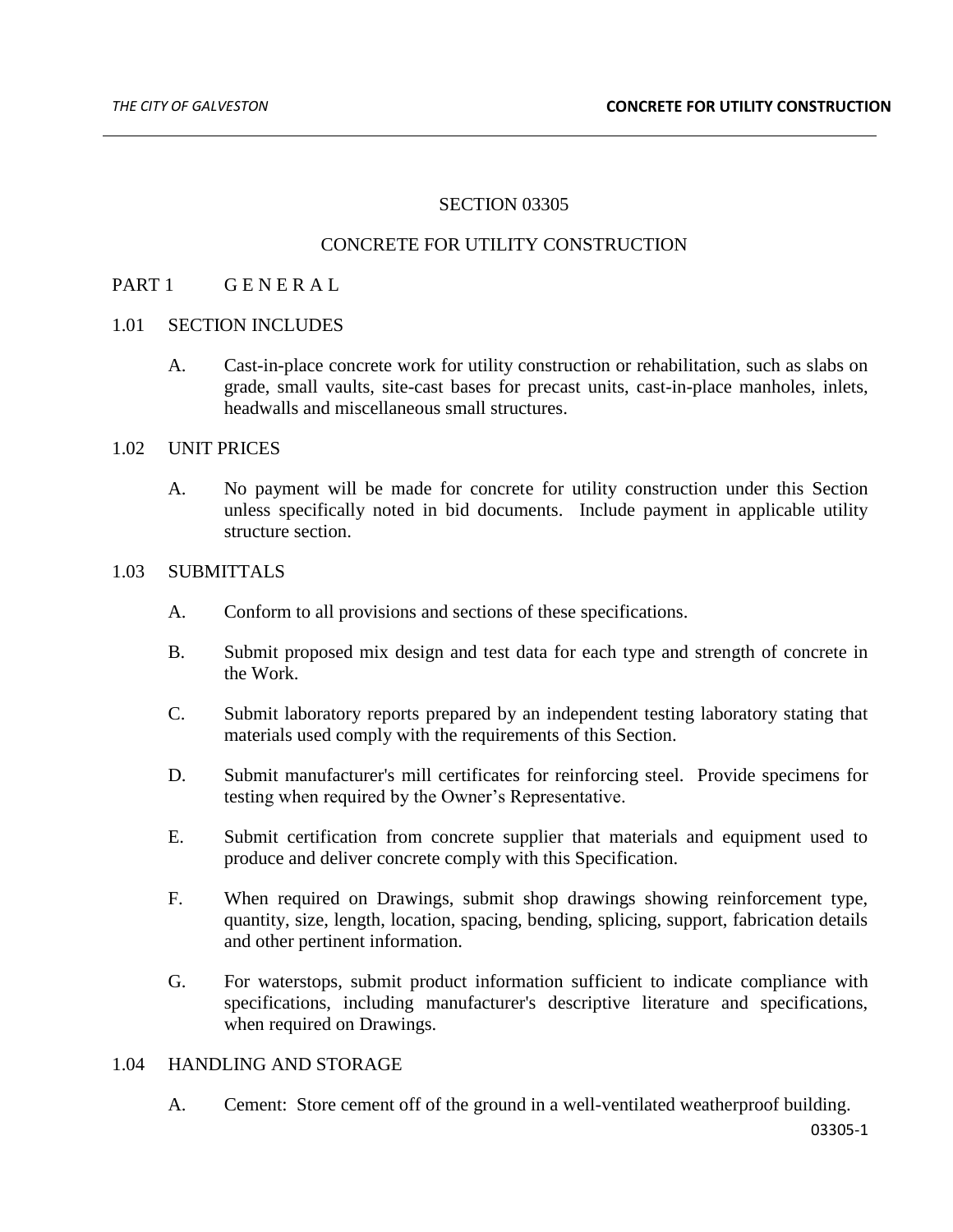- B. Aggregate: Prevent mixture of foreign materials with aggregate and preserve gradation of aggregate.
- C. Reinforcing Steel: Store reinforcing steel to protect it from mechanical injury and formation of rust. Protect epoxy-coated steel from damage to the coating.
- PART 2 PRODUCTS

### 2.01 CONCRETE MATERIALS

- A. Cementitious Material:
	- 1. Portland cement: ASTM C150, Type II, unless the use of Type III is authorized by the Owner's Representative; or ASTM C595, Type IP. For concrete in contact with sewage use Type II cement.
	- 2. When aggregates are potentially reactive with alkalis in cement, use cement not exceeding 0.6 percent alkali content in the form of  $Na_2O + 0.658K_2O$ .
- B. Water: Clean, free from harmful amounts of oils, acids, alkalis or other deleterious substances, and meeting requirements of ASTM C94.
- C. Aggregate:
	- 1. Coarse Aggregate: ASTM C33. Unless otherwise indicated, use the following ASTM standard sizes: No. 357 or No. 467; No. 57 or No. 67, No. 7. Maximum size: Not larger than 1/5 of the narrowest dimension between sides of forms, nor larger than 3/4 of minimum clear spacing between reinforcing bars.
	- 2. Fine Aggregate: ASTM C33.
	- 3. Determine the potential reactivity of fine and coarse aggregate in accordance with the Appendix to ASTM C33.
- D. Air Entraining Admixtures: ASTM C260.
- E. Chemical Admixtures:
	- 1. Water Reducers: ASTM C494, Type A.
	- 2. Water Reducing Retarders: ASTM 494, Type D.
	- 3. High Range Water Reducers (Superplasticizers): ASTM C494, Types F and G.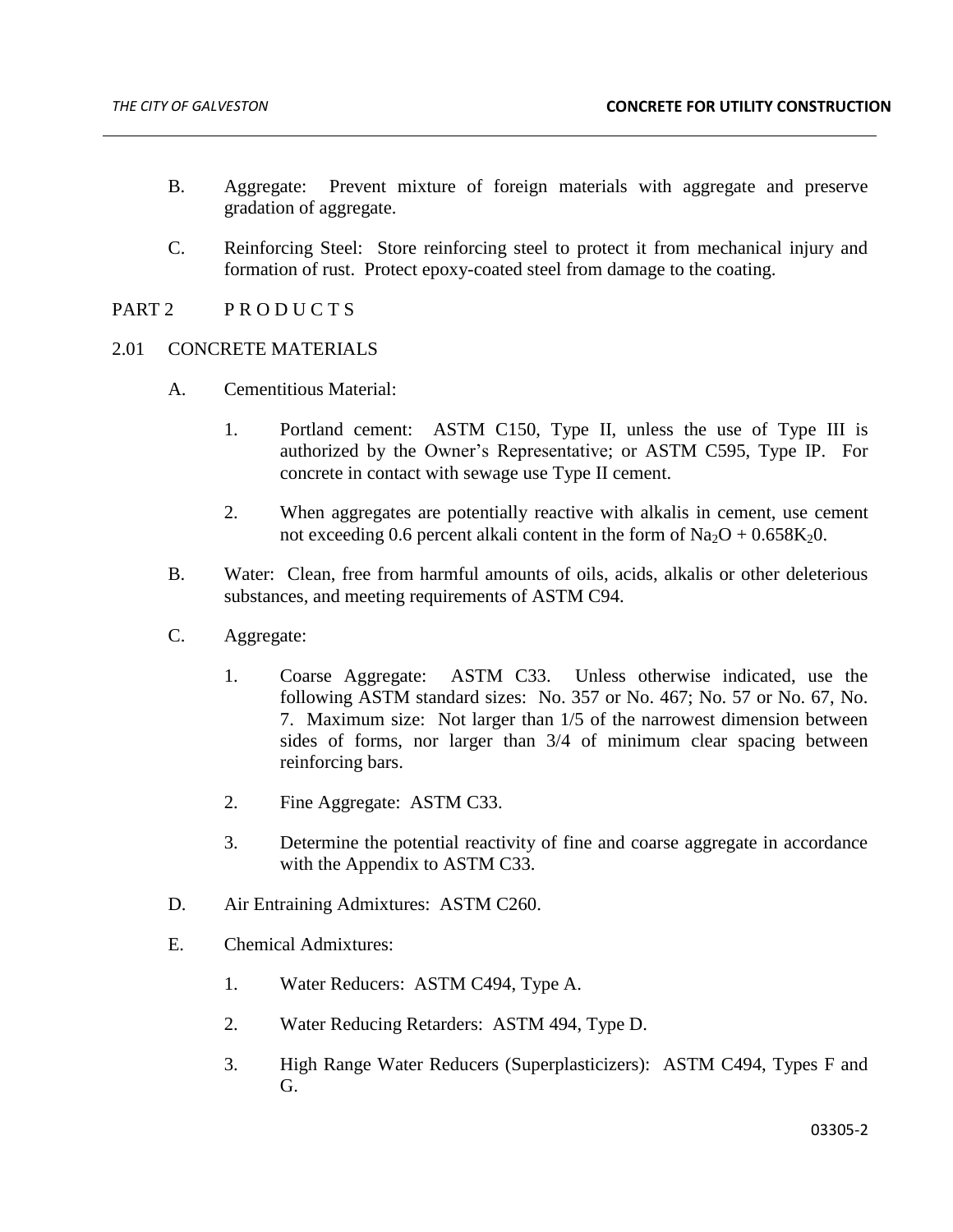- F. Prohibited Admixtures: Admixtures containing calcium chloride, thiocyanate, or materials that contribute free chloride ions in excess of 0.1 percent by weight of cement.
- G. Reinforcing Steel:
	- 1. Use new billet steel bars conforming to ASTM A615, ASTM A767, or ASTM A775, grade 40 or grade 60, as shown on Drawings. Use deformed bars except where smooth bars are specified. When placed in work, keep steel free of dirt, scale, loose or flaky rust, paint, oil or other harmful materials.
	- 2. Where shown, use welded wire fabric with wire conforming to ASTM A185 or ASTM A884. Supply the gage and spacing shown, with longitudinal and transverse wires electrically welded together at points of intersection with welds strong enough not to be broken during handling or placing.
	- 3. Wire: ASTM A82. Use 16-1/2 gage minimum for tie wire, unless otherwise indicated.
- H. Fiber:
	- 1. Polypropylene Fiber:
		- a. Ratio: 1.5 pounds of fiber per cubic yard of concrete.
		- b. Physical Properties:
			- (1). Material: Polypropylene.
			- (2). Length: 3/4 inch
			- (3). Specific Gravity: 0.9l.
			- (4). Absorption: None.
			- (5). Tensile Strength: 70-110 Ksi.
			- (6). Modulus of Elasticity: 500 Ksi.
			- (7). Melt Point: 140 degrees F (60 degrees C).
			- (8). Flash Point: 932 degrees F (500 degrees C).
			- (9). Density: 3 pounds/cubic yard.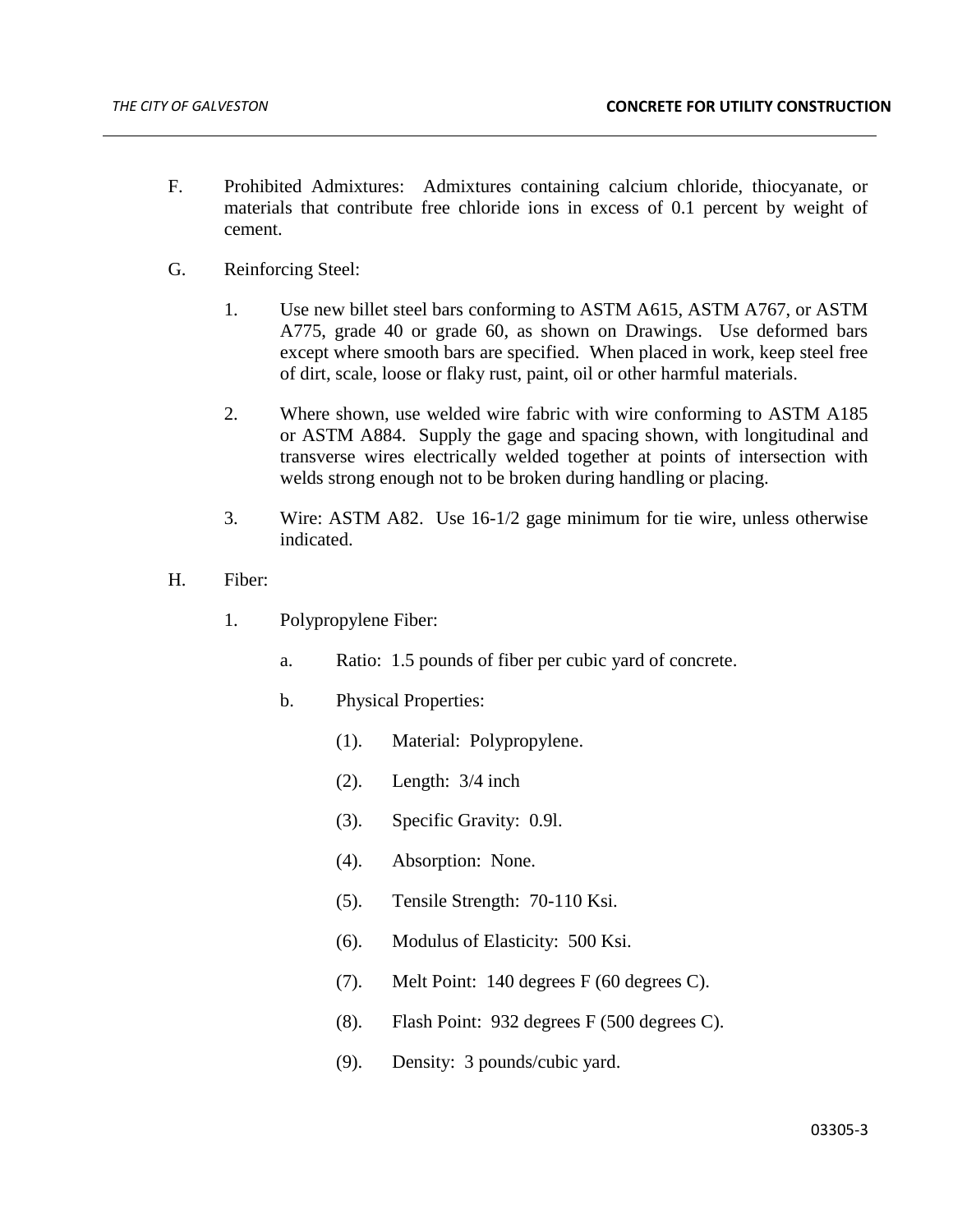- c. Acceptable Manufacturer: W. R. Grace Company, Fibermesh, or approved equal.
- I. Curing Compounds: Type 2 white-pigmented liquid membrane-forming compounds conforming to ASTM C309.

### 2.02 FORMWORK MATERIALS

- A. Lumber and Plywood: Seasoned and of good quality, free from loose or unsound knots, knot holes, twists, shakes, decay and other imperfections which would affect strength or impair the finished surface of concrete. Use S4S lumber for facing or sheathing. Forms for bottoms of caps: At least 2-inch (nominal) lumber or 3/4-inch form plywood backed adequately to prevent misalignment. General use: Provide lumber of 1-inch nominal thickness or form plywood of approved thickness.
- B. Formwork for Exposed Concrete Indicated to Receive Rubbed Finish: Form or form-lining surfaces free of irregularities; plywood of 1/4-inch minimum thickness, preferably oiled at the mill.
- C. Chamfer Strips and Similar Moldings: Redwood, cypress or pine that will not split when nailed and which can be maintained to true line. Use mill-cut molding dressed on all faces.
- D. Form Ties: Metal or fiberglass of approved type with tie holes not larger than 7/8 inch in diameter. Do not use wire ties or snap ties.
- E. Metal Forms: Clean and in good condition, free from dents and rust, grease or other foreign material that tend to disfigure or discolor concrete in a gage and condition capable of supporting concrete and construction loads without significant distortion. Countersink bolt and rivet heads on facing sides. Use only metal forms which present a smooth surface and which line up properly.

### 2.03 PRODUCTION METHODS

A. Use either ready-mixed concrete conforming to requirements of ASTM C94, or concrete produced by volumetric batching and continuous mixing in accordance with ASTM C685.

#### 2.04 MEASUREMENT OF MATERIALS

- A. Measure dry materials by weight, except volumetric proportioning may be used when concrete is batched and mixed in accordance with ASTM C685.
- B. Measure water and liquid admixtures by volume.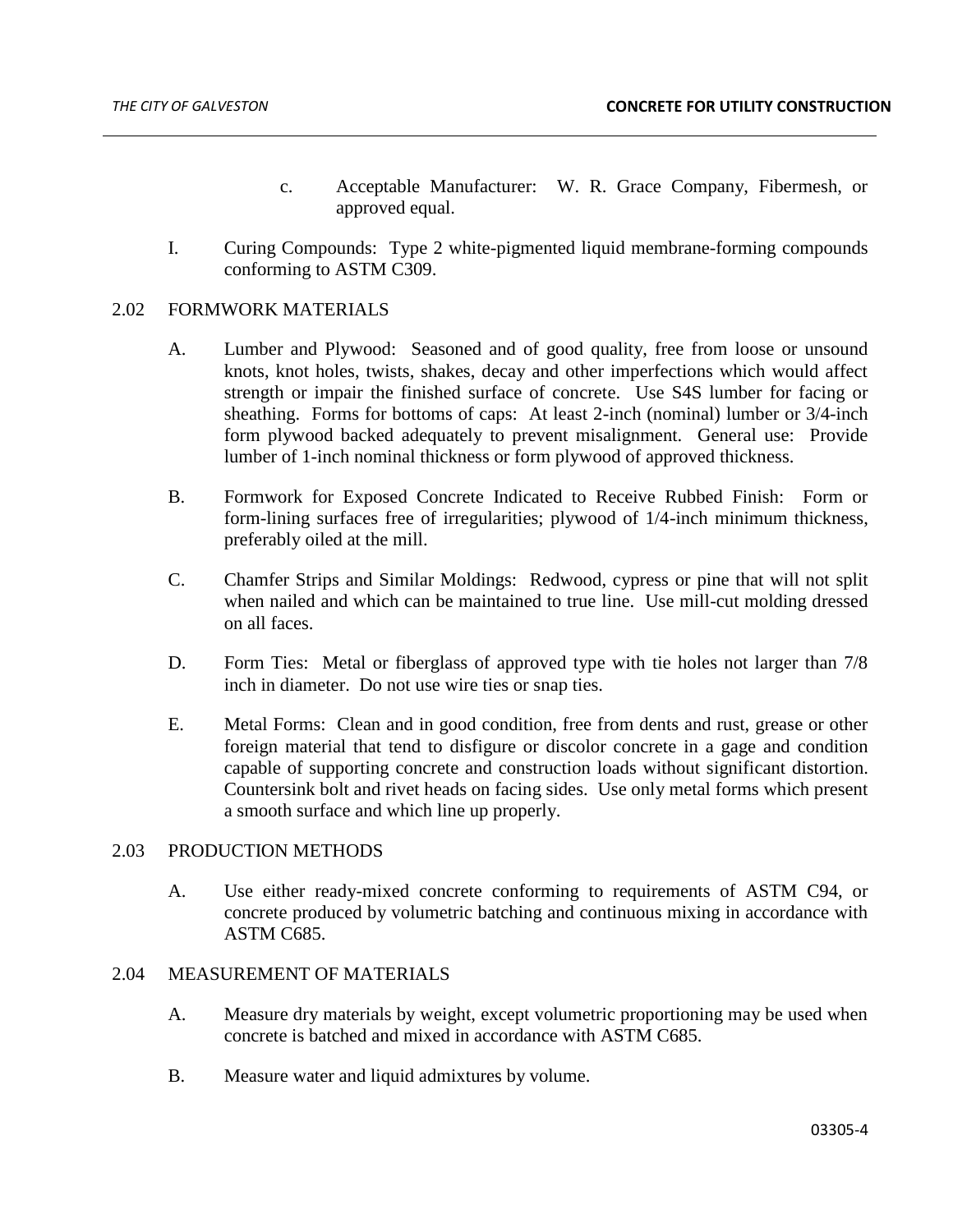### 2.05 DESIGN MIX

- A. Use design mixes prepared by a certified testing laboratory in accordance with ASTM C1077 and conforming to requirements of this section.
- B. Proportion concrete materials based on ACI 211.1 to comply with durability and strength requirements of ACI 318, Chapters 4 and 5, and this specification. Prepare mix design of Class A concrete so minimum cementitious content is 564 pounds per cubic yard. Submit concrete mix designs to the Owner's Representative for review.
- C. Proportioning on the basis of field experience or trial mixtures in accordance with the requirements at Section 5.3 of ACI 318 may be used, if approved by the Owner's Representative.
- D. Classification, unless shown otherwise on plans:

**Minimum**

|              |                     | Compressive   |           |                 |            |           |
|--------------|---------------------|---------------|-----------|-----------------|------------|-----------|
|              |                     | Strength      |           | Maximum         | Air        | Range in  |
|              |                     | (Lbs/sq. in.) |           | W/C             | Content    | Slump     |
| <b>Class</b> | <b>Type</b>         | $7$ -Day      | $28$ -Day | Ratio (Percent) | (Percent)  | (Inches)  |
| A            | Structural          | 3200          | 4000      | 0.45            | $4 +/- 1%$ | 2 to $4*$ |
| B            | Pipe Block<br>Fill, |               |           |                 |            |           |
|              | <b>Thrust Block</b> |               | 2500      |                 | $4 +/- 1%$ | 5 to 7    |

- When ASTM C494, Type F or TYPE G admixture is used to increase workability, this range may be 6 to 9.
- \*\* Construction drawings govern
- E. Add polypropylene fibers only when called for on the Drawings or in another section of these Specifications.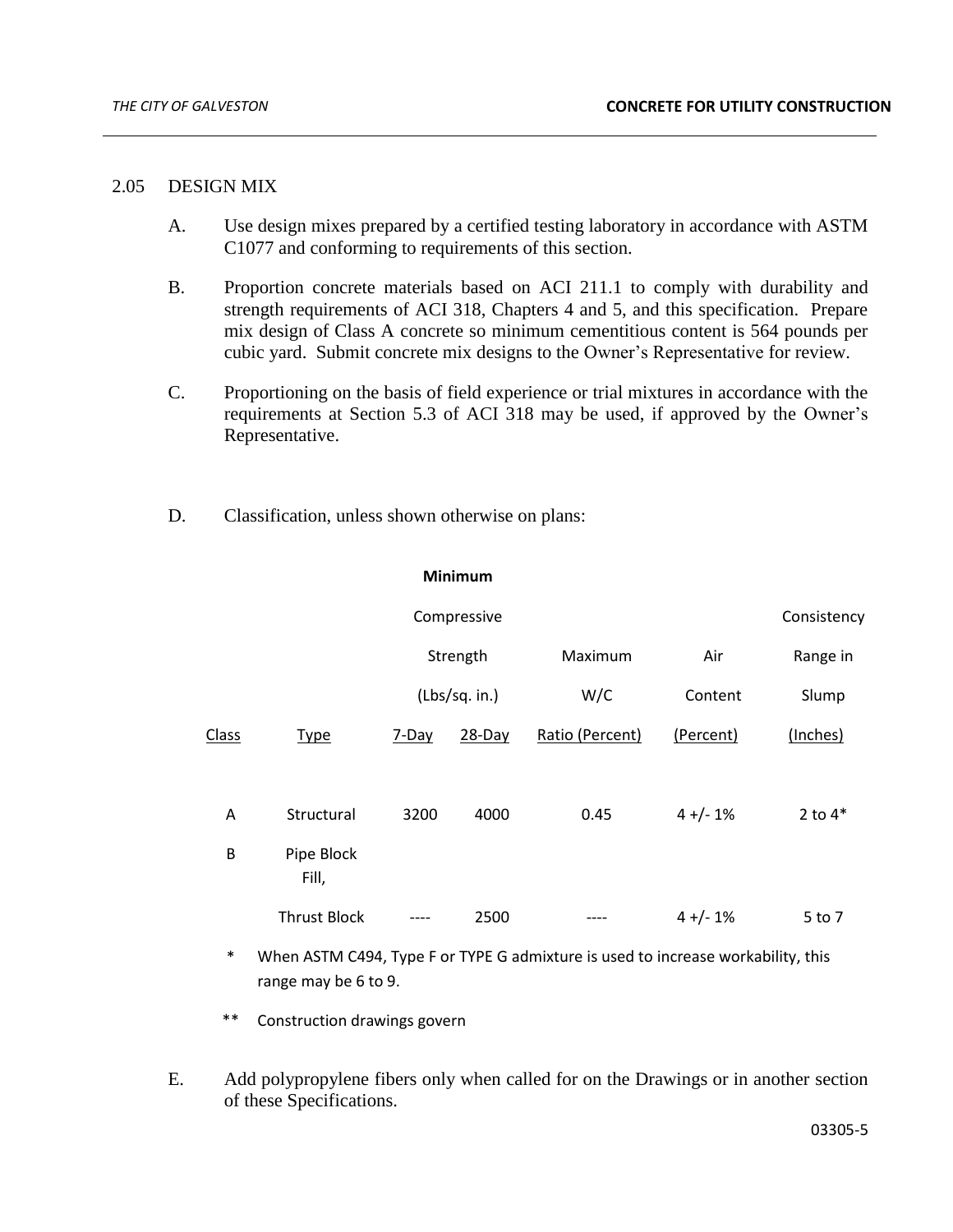- F. Determine air content in accordance with ASTM C138, ASTM C173 or ASTM C231.
- G. Use of Concrete Classes: Use classes of concrete as indicated on the drawings and other specifications. Use Class B for un-reinforced concrete used for plugging pipes, seal slabs, thrust blocks, trench dams, and concrete fill unless indicated otherwise. Use Class A for all other applications.

#### 2.06 PVC WATERSTOPS

- A. Extrude from virgin polyvinyl chloride elastomer. Use no reclaimed or scrap material. Submit waterstop manufacturer's current test reports and manufacturer's written certification that the material furnished meets or exceeds Corps of Engineers Specification CRD-C572 and other specified requirements.
- B. Flat Strip and Center-Bulb Waterstops: As detailed, and as manufactured by: Kirkhill Rubber Co., Brea, California; Water Seals, Inc., Chicago, Illinois; Progress Unlimited, Inc., New York, New York; Greenstreak Plastic Products Co., St. Louis, Missouri; or equal acceptable to the Owner's Representative, provided that at no place shall waterstop thickness be less than 3/8 inch.

### 2.07 RESILIENT WATERSTOP

- A. Resilient waterstop, where called for on the Drawings, shall be either a bentonite or adhesive type material.
- B. Bentonite Waterstop:
	- 1. Material: 75 percent bentonite, mixed with butyl rubber-hydrocarbon containing less than 1.0 percent volatile matter, and free of asbestos fibers or asphaltics.
	- 2. Manufacturer's rated temperature ranges: For application, 5 to 125 degrees F; in service, -40 to 212 degrees F.
	- 3. Cross-sectional dimensions, unexpanded waterstop: 1 inch by 3/4 inch.
	- 4. Provide with adhesive backing capable of producing excellent adhesion to concrete surfaces.
- C. Adhesive Waterstop:
	- 1. Adhesive waterstop shall be at least 2 inches in diameter and shall be Synko-Flex preformed plastic adhesive waterstop by Synko-Flex Products, Inc., or equal. The waterstop shall meet or exceed requirements of Federal Specification SS-S-210A.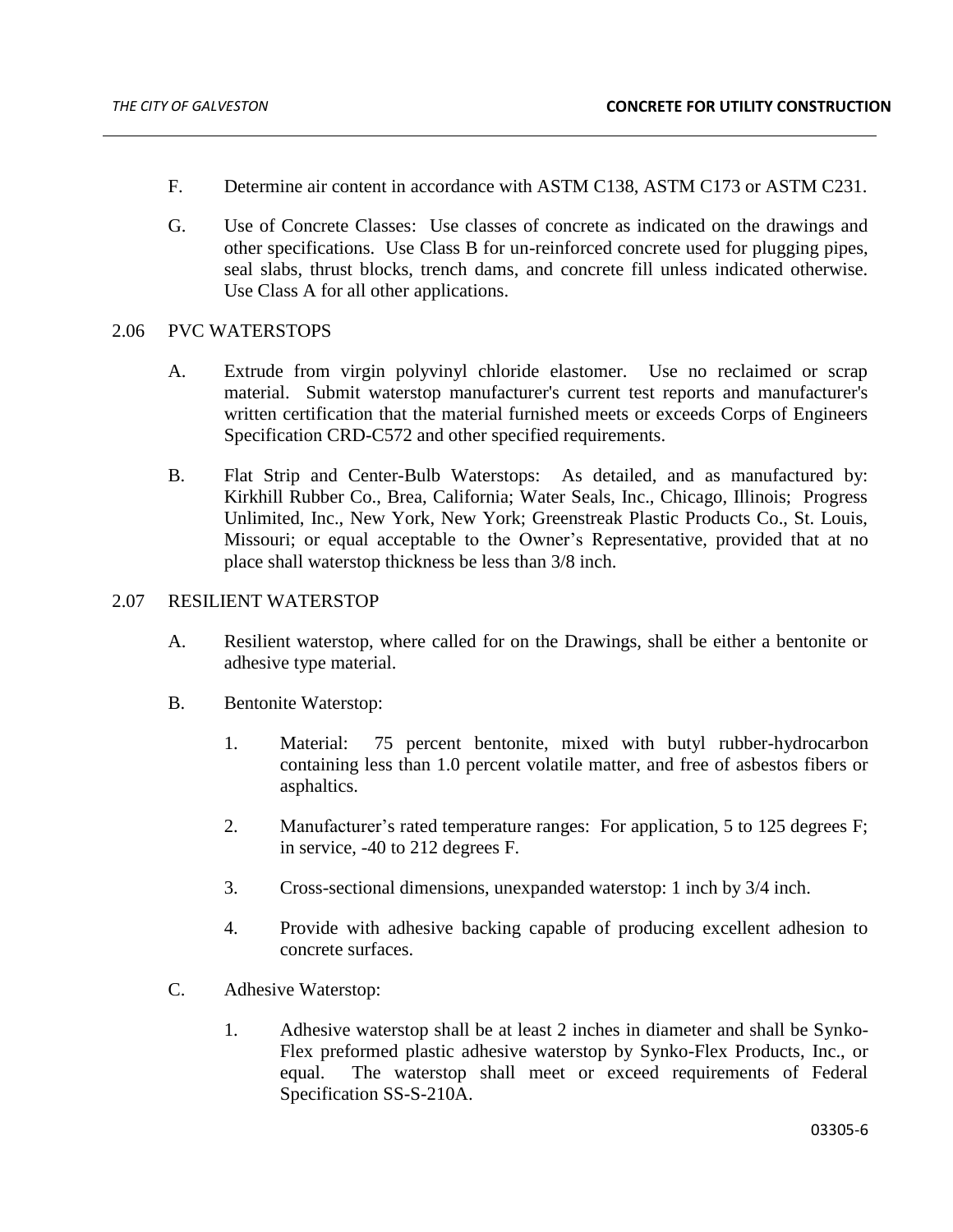- 2. The adhesive waterstop shall be supplied wrapped completely by a two part protective paper.
- 3. The adhesive waterstop material shall have independent laboratory tests verifying that the material seals joints in concrete against leakage when subjected to a minimum of 30 psi water pressure for at least 72 hours.
- 4. Primer, to be used on hardened concrete surfaces, shall be provided by the same manufacturer as the waterstop material.

# PART 3 EXECUTION

# 3.01 FORMS AND SHORING

- A. Provide mortar-tight forms sufficient in strength to prevent bulging between supports. Set and maintain forms to lines designated such that finished dimensions of structures are within the tolerances specified in ACI 117. Construct forms to permit removal without damage to concrete. Forms may be given slight draft to permit ease of removal. Provide adequate cleanout openings. Before placing concrete, remove extraneous matter from within forms.
- B. Install rigid shoring having no excessive settlement or deformation. Use sound timber in shoring centering. Shim to adjust and tighten shoring with hardwood timber wedges.
- C. Design Loads for Horizontal Surfaces of Forms and Shoring: Minimum fluid pressure, 175 pounds per cubic foot; live load, 50 pounds per square foot. Maximum unit stresses: 125 percent of allowable stresses used for form materials and for design of support structures.
- D. Back formwork with a sufficient number of studs and wales to prevent deflection.
- E. Re-oil or lacquer the liner on the job before using. Facing may be constructed of 3/4-inch plywood made with waterproof adhesive backed by adequate studs and wales. In such cases, form lining will not be required.
- F. Unless otherwise indicated, form outside corners and edges with triangular 3/4-inch chamfer strips (measured on sides).
- G. Remove metal form ties to depth of at least 3/4 inch from surface of concrete. Do not burn off ties. Do not use pipe spreaders. Remove spreaders which are separate from forms as concrete is being placed.
- H. Treat facing of forms with approved form coating before concrete is placed. When directed by the Owner's Representative, treat both sides of face forms with coating.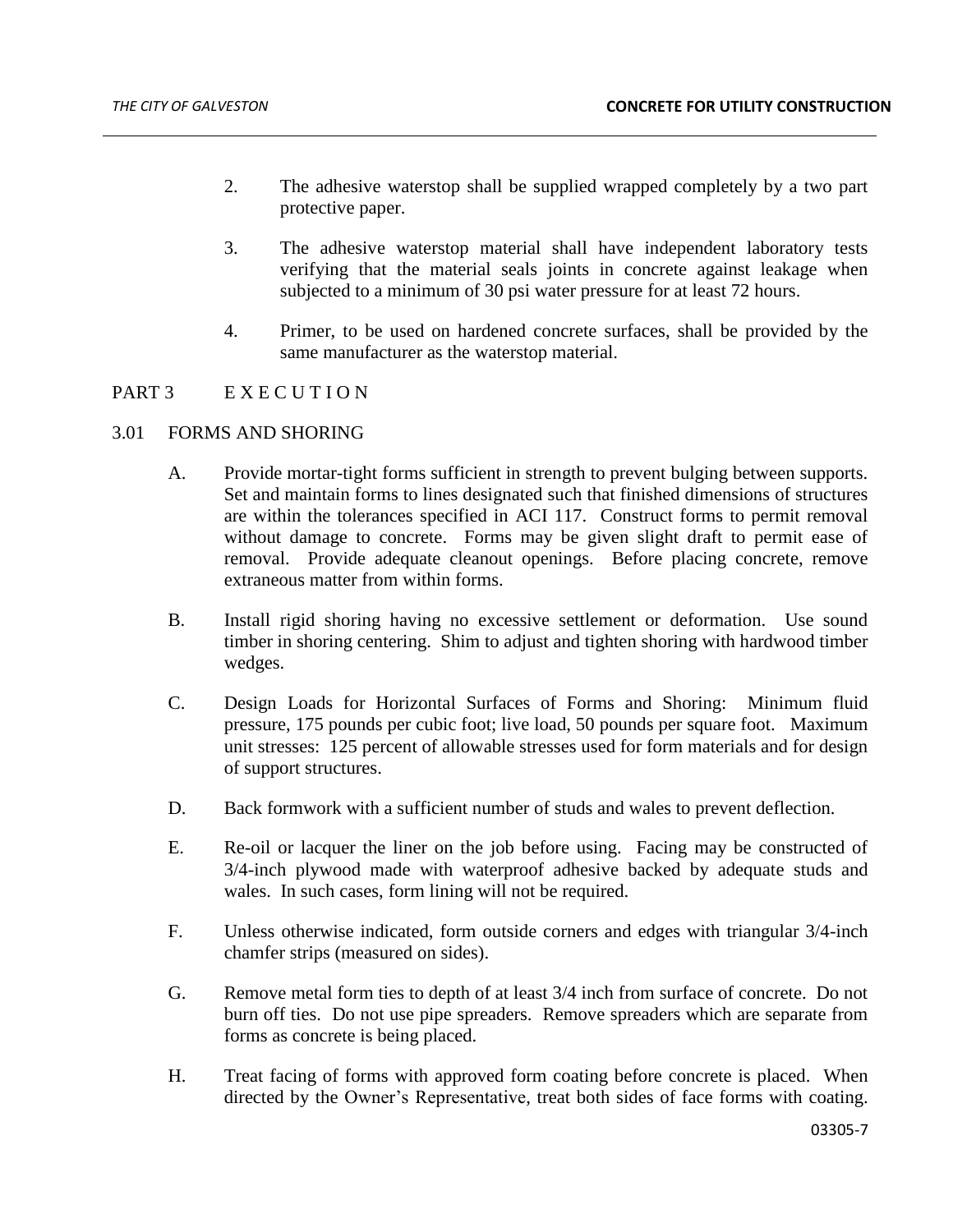Apply coating before reinforcement is placed. Immediately before the concrete is placed, wet surface of forms which will come in contact with concrete.

# 3.02 PLACING REINFORCEMENT

- A. Place reinforcing steel accurately in accordance with approved Drawings. Secure steel adequately in position in forms to prevent misalignment. Maintain reinforcing steel in place using approved concrete and hot-dip galvanized metal chairs and spacers. Place reinforcing steel in accordance with CRSI Publication "Placing Reinforcing Bars." Request inspection of reinforcing steel by the Owner's Representative and obtain acceptance before concrete is placed.
- B. Minimum spacing center-to-center of parallel bars: 2-1/2 times nominal bar diameter. Minimum cover measured from surface of concrete to face of reinforcing bar unless shown otherwise on the Drawings: 3 inches for surfaces cast against soil or subgrade, 2 inches for other surfaces.
- C. Detail bars in accordance with ACI 315. Fabricate reinforcing steel in accordance with CRSI Publication MSP-1, "Manual of Standard Practice." Bend reinforcing steel to required shape while steel is cold. Excessive irregularities in bending will be cause for rejection.
- D. Do not splice bars without written approval of the Owner's Representative. Approved bar bending schedules or placing drawings constitute written approval. Splice and development length of bars shall conform to ACI 318, Chapters 7 and 12, and as shown on Drawings. Stagger splices or locate at points of low tensile stress.

### 3.03 EMBEDDED ITEMS

- A. Install conduit and piping as shown on Drawings. Accurately locate and securely fasten conduit, piping and other embedded items in forms.
- B. Install waterstops as specified in other sections and according to manufacturer's instructions. Securely position waterstops at joints as indicated on Drawings. Protect waterstops from damage or displacement during concrete placing operations.

### 3.04 BATCHING, MIXING AND DELIVERY OF CONCRETE

- A. Measure, batch, mix, and deliver ready-mixed concrete in accordance with ASTM C94, Sections 8 through 11. Produce ready-mixed concrete using an automatic batching system as described in NRMCA Concrete Plant Standards, Part 2 - Plant Control Systems.
- B. Measure, mix and deliver concrete produced by volumetric batching and continuous mixing in accordance with ASTM C685, Sections 6 though 8.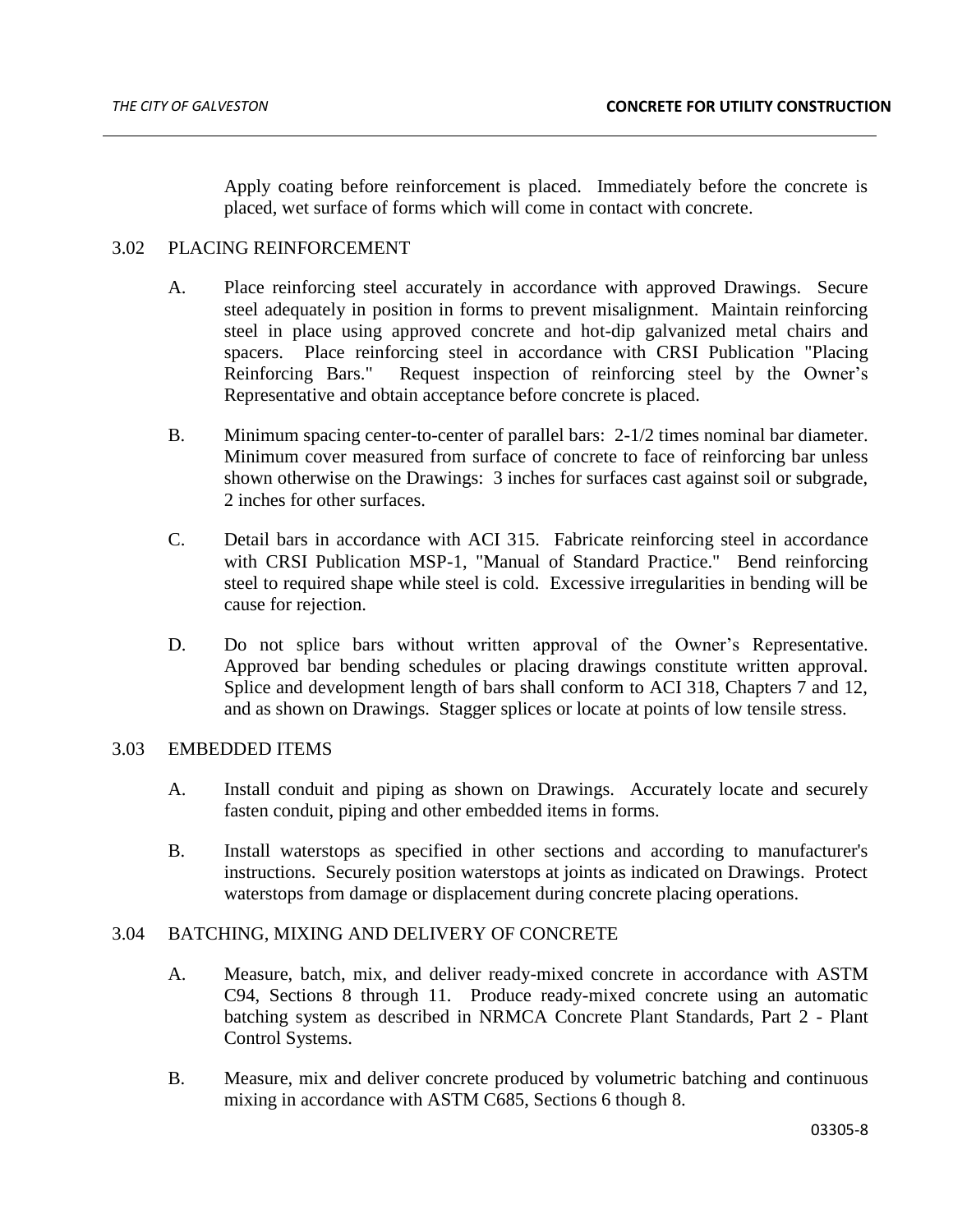- C. Maintain concrete workability without segregation of material and excessive bleeding. Obtain approval of the Owner's Representative before adjustment and change of mix proportions.
- D. Ready-mixed concrete delivered to the site shall be accompanied by batch tickets providing the information required by ASTM C94, Section 16. Concrete produced by continuous mixing shall be accompanied by batch tickets providing the information required by ASTM C685, Section 14.
- E. Clean, maintain and operate equipment so that it thoroughly mixes material as required.
- F. Hand-mix only when approved by the Owner's Representative.

### 3.05 PLACING CONCRETE

- A. Give sufficient advance notice to the Owner's Representative (at least 24 hours prior to commencement of Operations) to permit inspection of forms, reinforcing steel, embedded items and other preparations for placing concrete. Place no concrete prior to the Owner's Representative's approval.
- B. Schedule concrete placing to permit completion of finishing operations in daylight hours. However, if necessary to continue after daylight hours, light the site as required. If rainfall occurs after placing operations are started, provide covering to protect the Work.
- C. When adverse weather conditions affect quality of concrete, postpone concrete placement. Do not place concrete when the air temperature is at or below 40 degrees F and falling. Concrete may be placed when temperature is 35 degrees F and rising. Take temperature readings in the shade, away from artificial heat. Protect concrete from temperatures below 32 degrees F until the concrete has cured for a minimum of 3 days at 70 degrees F or 5 days at 50 degrees F.

When concrete temperature is 85 degrees F or above, do not exceed 60 minutes between introduction of cement to the aggregates and discharge. When the weather is such that the concrete temperature would exceed 90 degrees F, employ effective means, such as pre-cooling of aggregates and mixing water, using ice or placing at night, as necessary to maintain concrete temperature, as placed, below 90 degrees F.

D. Use troughs, pipes and chutes lined with approved metal or synthetic material in placing concrete so that concrete ingredients are not separated. Keep chutes, troughs and pipes clean and free from coatings of hardened concrete. Allow no aluminum material to be in contact with concrete.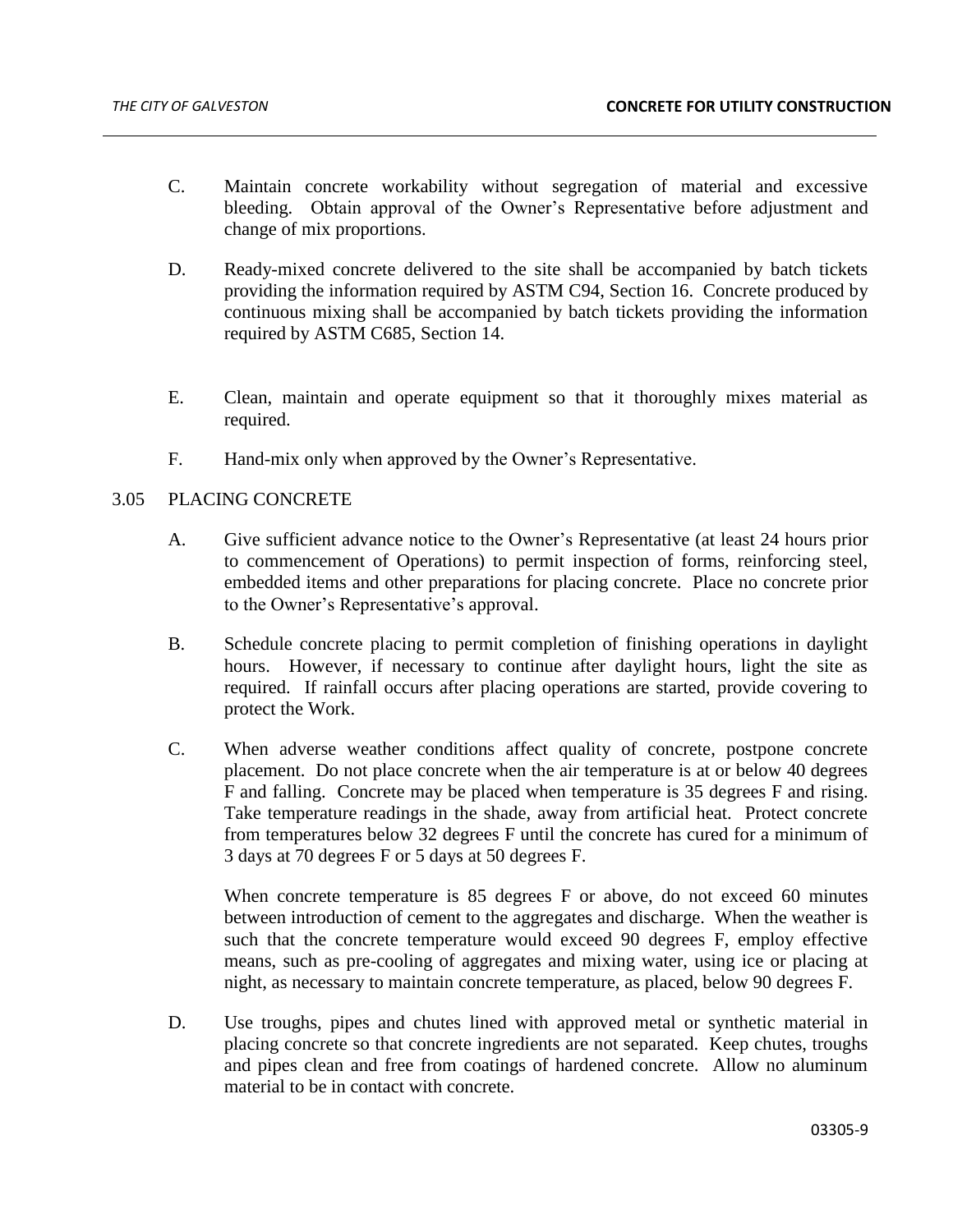- E. Limit free fall of concrete to 4 feet. Do not deposit large quantities of concrete at one location so that running or working concrete along forms is required. Do not jar forms after concrete has taken on initial set; do not place any strain on projecting reinforcement or anchor bolts.
- F. Use tremies for placing concrete in walls and similar narrow or restricted locations. Use tremies made in sections, or provide in several lengths, so that outlet may be adjusted to proper height during placing operations.
- G. Place concrete in continuous horizontal layers approximately 12 inches thick. Place each layer while layer below is still plastic.
- H. Compact each layer of concrete with concrete spading implements and mechanical vibrators of approved type and adequate number for the size of placement. When immersion vibrators cannot be used, use form vibrators. Apply vibrators to concrete immediately after depositing. Move the vibrator vertically through the layer of concrete just placed and several inches into plastic layer below. Do not penetrate or disturb layers previously placed which have partially set. Do not use vibrators to aid lateral flow concrete. Closely supervise consolidation to ensure uniform insertion and duration of immersion.
- I. Handling and Placing Concrete: Conform to ACI 302.1R, ACI 304R and ACI 309R.

# 3.06 WATERSTOPS

- A. Embed waterstops in concrete across joints as shown. Waterstops shall be continuous for the extent of the joint; make splices necessary to provide such continuity in accordance with manufacturer's instructions. Support and protect waterstops during construction operations; repair or replace waterstops damaged during construction.
- B. Install waterstops in concrete on one side of joints, leaving other side exposed until the next pour. When a waterstop will remain exposed for 2 days or more, shade and protect the exposed waterstop from direct rays of the sun during the entire exposure and until the exposed portion of the waterstop is embedded in concrete.
- C. Splicing PVC Waterstops:
	- 1. Splice waterstops by heat-sealing adjacent waterstop sections in accordance with the manufacturer's printed instructions.
	- 2. Butt end-to-end joints of 2 identical waterstop sections may be made in the forms during placement of waterstop material.
	- 3. Prior to placement in formwork, prefabricate all waterstop joints involving more than two ends to be joined together, an angle cut, an alignment change,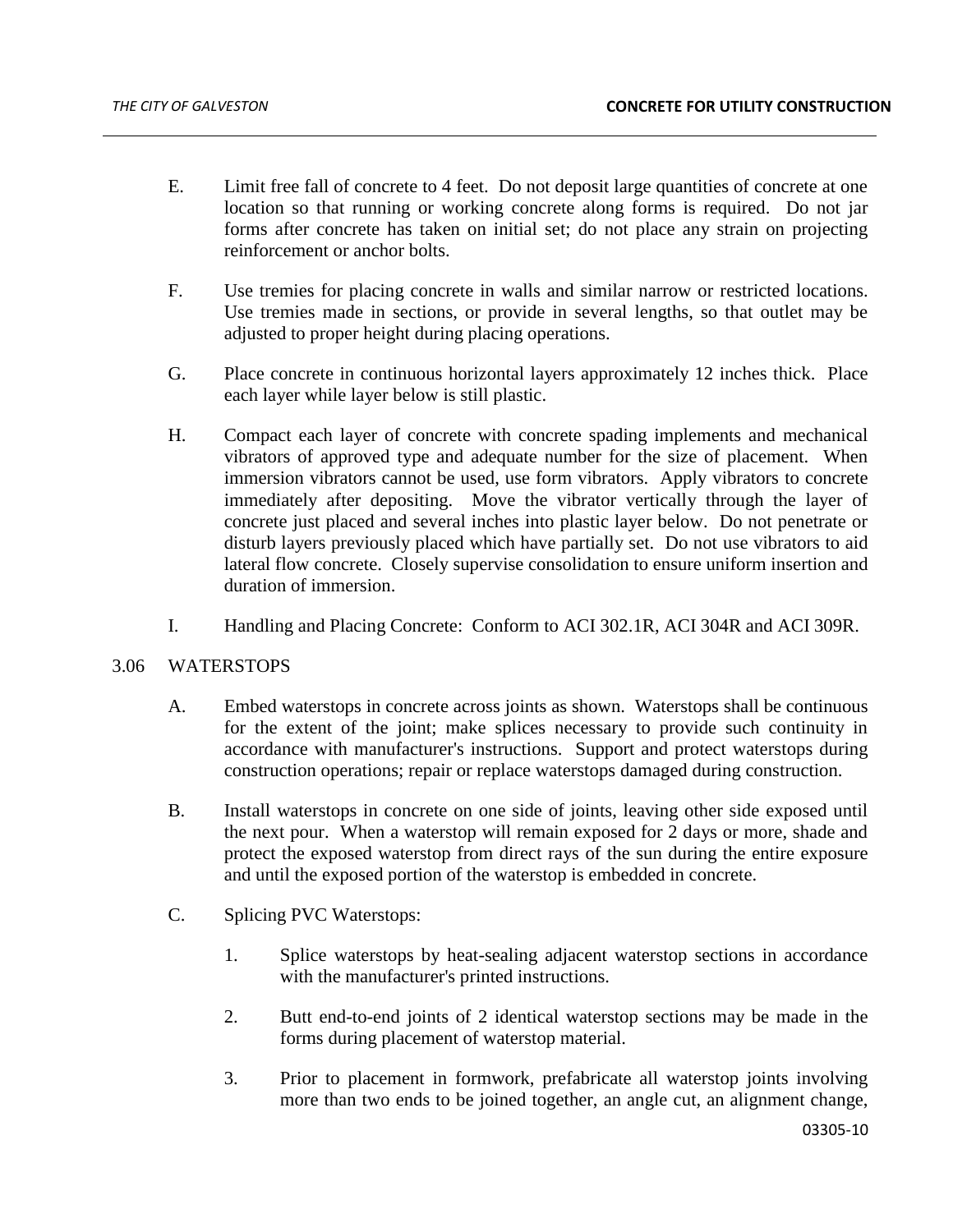or the joining of two dissimilar waterstop sections, allowing not less than 24 inch long strips of waterstop material beyond the joint. Upon inspection and approval by the Owner's Representative, install prefabricated waterstop joint assemblies in formwork, and butt-weld ends of the 24-inch strips to the straight-run portions of waterstop in the forms.

- D. Setting PVC Waterstops:
	- 1. Correctly position waterstops during installation. Support and anchor waterstops during progress of the work to ensure proper embedment in concrete and to prevent folding over of the waterstop by concrete placement. Locate symmetrical halves of waterstops equally between concrete pours at joints, with center axis coincident with joint openings. Thoroughly work concrete in joint vicinity for maximum density and imperviousness.
	- 2. Where a waterstop in a vertical wall joint does not connect with any other waterstop, and is not intended to be connected to a waterstop in a future concrete placement, terminate the waterstop 6 inches below the top of the wall.
- E. Replacement of Defective Field Joints: Replace waterstop field joints showing evidence of misalignment, offset, porosity, cracks, bubbles, inadequate bond or other defects with products and joints complying the Contract Documents.
- F. Resilient Waterstop:
	- 1. Install resilient waterstop in accordance with manufacturer's instructions and recommendations except as otherwise indicated and specified.
	- 2. When requested by the Owner's Representative, provide technical assistance by manufacturer's representative in the field at no additional cost to the Owner.
	- 3. Use resilient waterstop only where complete confinement by concrete is provided; do not use in expansion or contraction joints.
	- 4. Where resilient waterstop is used in combination with PVC waterstop, lap resilient waterstop over PVC waterstop a minimum of 6 inches and place in contact with the PVC waterstop. Where crossing PVC at right angles, melt PVC ribs to form a smooth joining surface.
	- 5. At the free top of walls without connecting slabs, stop the resilient waterstop and grooves (where used) 6 inches from the top in vertical wall joints.
	- 6. Bentonite Waterstop: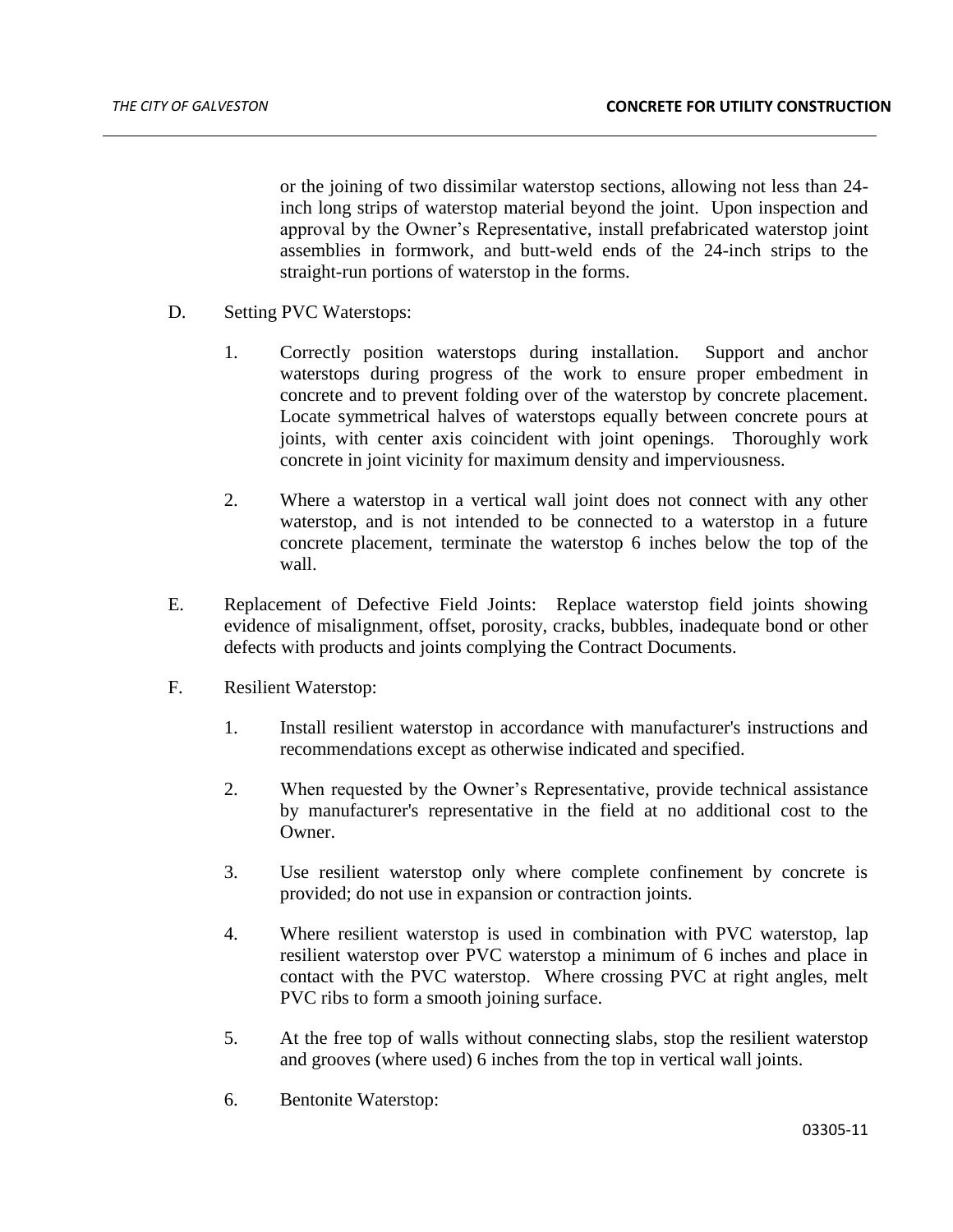- a. Locate bentonite waterstop as near as possible to the center of the joint and extend continuous around the entire joint. Minimum distance from edge of waterstop to face of member: 5 inches.
- b. Where thickness of the concrete member to be placed on the bentonite waterstop is less than 12 inches, place waterstop in grooves at least 3/4 inch deep and 1-1/4 inches wide formed or ground into the concrete. Minimum distance from edge of waterstop placed in groove to face of member: 2.5 inches.
- c. Do not place bentonite waterstop when waterstop material temperature is below 40 degrees F. Waterstop material may be warmed so that it remains above 40 degrees F during placement but means used to warm it shall in no way harm the material or its properties. Do not install waterstop where air temperature falls outside manufacturer's recommended range.
- d. Place bentonite waterstop only on smooth and uniform surfaces; grind concrete smooth if necessary to produce satisfactory substrate, or bond waterstop to irregular surfaces using an epoxy grout which completely fills voids and irregularities beneath the waterstop material. Prior to installation, wire brush the concrete surface to remove laitance and other substances that may interfere with bonding of epoxy.
- e. In addition to the adhesive backing provided with the waterstop, secure bentonite waterstop in place with concrete nails and washers at 12-inch maximum spacing.
- 7. Adhesive Waterstop:
	- a. Thoroughly clean the concrete surface on which the waterstop is to be placed with a wire brush and coat with primer.
	- b. If the surface is too rough to allow the waterstop to form a complete contact, grind to form an adequately smooth surface.
	- c. Install the waterstop with the top protective paper left in place. Overlap joints between strips a minimum of 1 inch and cover back over with the protective paper.
	- d. Do not remove protective paper until just before final formwork completion. Concrete shall be placed immediately. The time that the waterstop material is uncovered prior to concrete placement shall be minimized and shall not exceed 24 hours.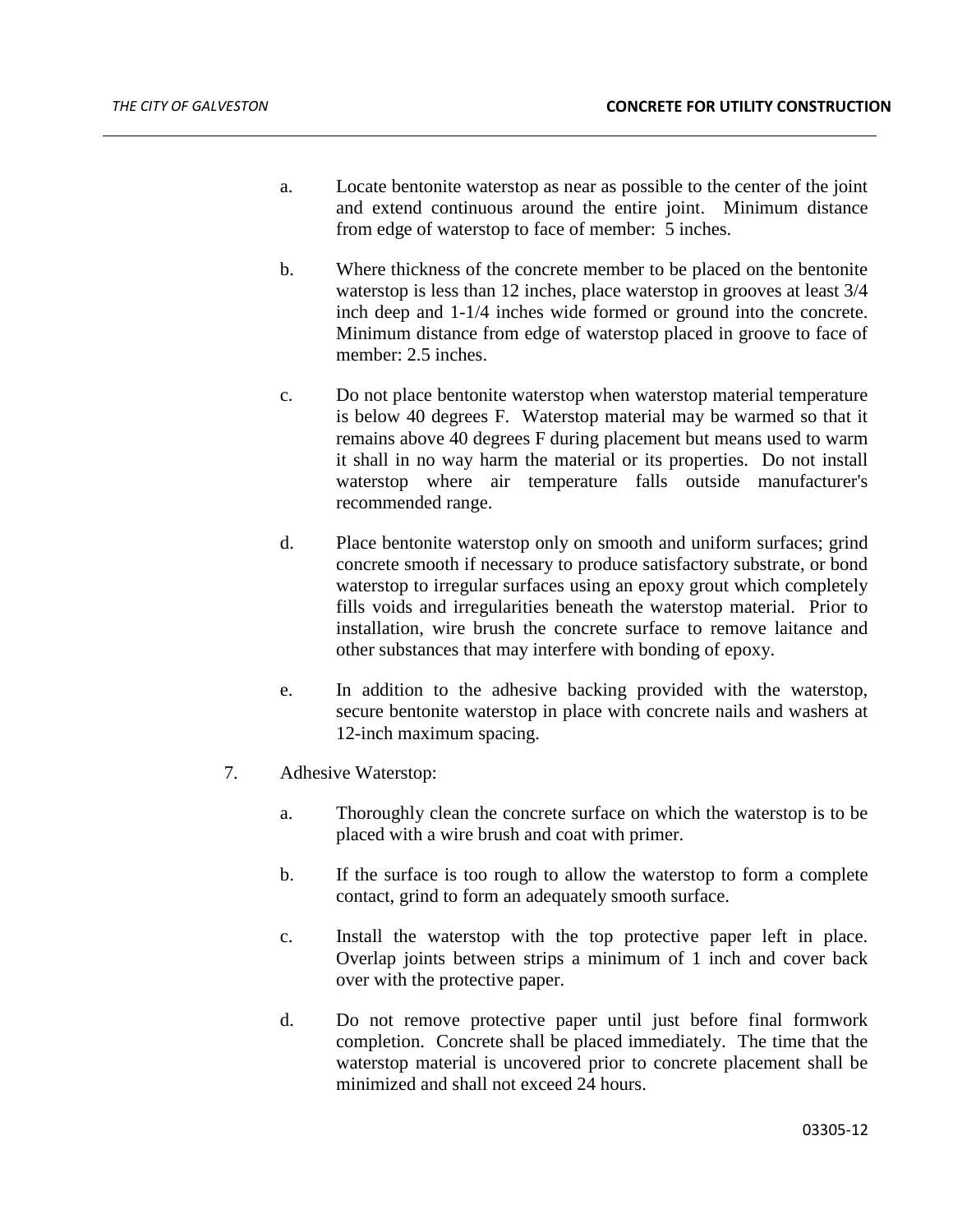#### 3.07 CONSTRUCTION JOINTS

- A. Definitions:
	- 1. Construction joint: Contact surface between plastic (fresh) concrete and concrete that has attained initial set.
	- 2. Monolithic: Manner of concrete placement to reduce or eliminate construction joints; joints other than those indicated on Drawings will not be permitted without written approval of the Owner's Representative. Where so approved, make additional construction joints with details equivalent to those indicated for joints in similar locations.
- B. Preparation for Construction Joints: Roughen surface of concrete previously placed, leaving some aggregate particles exposed. Remove laitance and loose materials by sandblasting or high-pressure water blasting. Keep surface wet for several hours prior to placing of plastic concrete.

### 3.08 CURING

- A. Comply with ACI 308. Cure by preventing loss of moisture, rapid temperature change and mechanical injury for a period of 7 curing days when Type II or IP cement has been used and for 3 curing days when Type III cement has been used. Start curing as soon as free water has disappeared from the concrete surface after placing and finishing. A curing day is any calendar day in which the temperature is above 50 degrees F for at least 19 hours. Colder days may be counted if air temperature adjacent to concrete is maintained above 50 degrees F. In continued cold weather, when artificial heat is not provided, removal of forms and shoring may be permitted at the end of calendar days equal to twice the required number of curing days. However, leave soffit forms and shores in place until concrete has reached the specified 28-day strength, unless directed otherwise by the Owner's Representative.
- B. Cure formed surfaces not requiring rub-finished surface by leaving forms in place for the full curing period. Keep wood forms wet during the curing period. Add water as needed for other types of forms. Or, at Contractor's option, forms may be removed after 2 days and curing compound applied.
- C. Rubbed Finish:
	- 1. At formed surfaces requiring rubbed finish, remove forms as soon as practicable without damaging the surface.
	- 2. After rub-finish operations are complete, continue curing formed surfaces by using either approved curing/sealing compounds or moist cotton mats until normal curing period is complete.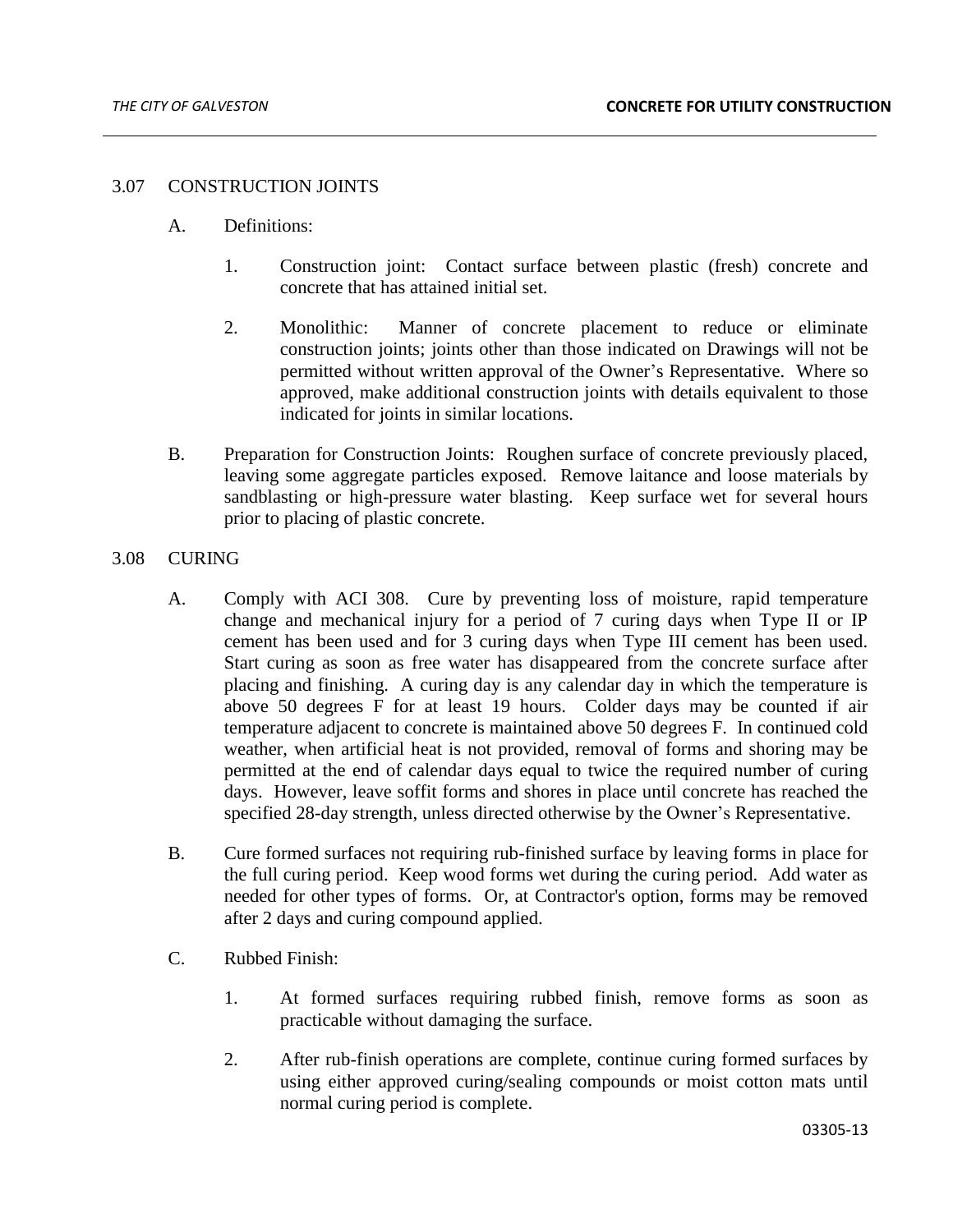- D. Unformed Surfaces: Cure by membrane curing compound method.
	- 1. After concrete has received a final finish and surplus water sheen has disappeared, immediately seal surface with a uniform coating of approved curing compound, applied at the rate of coverage recommended by manufacturer or as directed by the Owner's Representative. Do not apply less than 1 gallon per 180 square feet of area. Provide satisfactory means to properly control and check rate of application of the compound.
	- 2. Thoroughly agitate the compound during use and apply by means of approved mechanical power pressure sprayers equipped with atomizing nozzles. For application on small miscellaneous items, hand-powered spray equipment may be used. Prevent loss of compound between nozzle and concrete surface during spraying operations.
	- 3. Do not apply compound to a dry surface. If concrete surface has become dry, thoroughly moisten surface immediately prior to application. At locations where coating shows discontinuities, pinholes or other defects, or if rain falls on a newly coated surface before film has dried sufficiently to resist damage, apply an additional coat of compound at the specified rate of coverage.

### 3.09 REMOVAL OF FORMS AND SHORING

- A. Remove forms from surfaces requiring rubbing only as rapidly as rubbing operation progresses. Remove forms from vertical surfaces not requiring rub-finish when concrete has aged for the required number of curing days. When curing compound is used, do not remove forms before 2 days after concrete placement,
- B. Leave soffit forms and shores in place until concrete has reached the specified 28-day strength, unless directed otherwise by the Owner's Representative.

# 3.10 DEFECTIVE WORK

A. Immediately repair any defective work discovered after forms have been removed. If concrete surface is bulged, uneven, or shows excess honeycombing or form marks which cannot be repaired satisfactorily through patching, remove and replace the entire section.

# 3.11 FINISHING

A. Patch honeycomb, minor defects and form tie holes in concrete surfaces with cement mortar mixed one part cement to two parts fine aggregate. Repair defects by cutting out unsatisfactory material and replacing with new concrete, securely keyed and bonded to existing concrete. Finish to make junctures between patches and existing concrete as inconspicuous as possible. Use a stiff mixture and thoroughly tamp into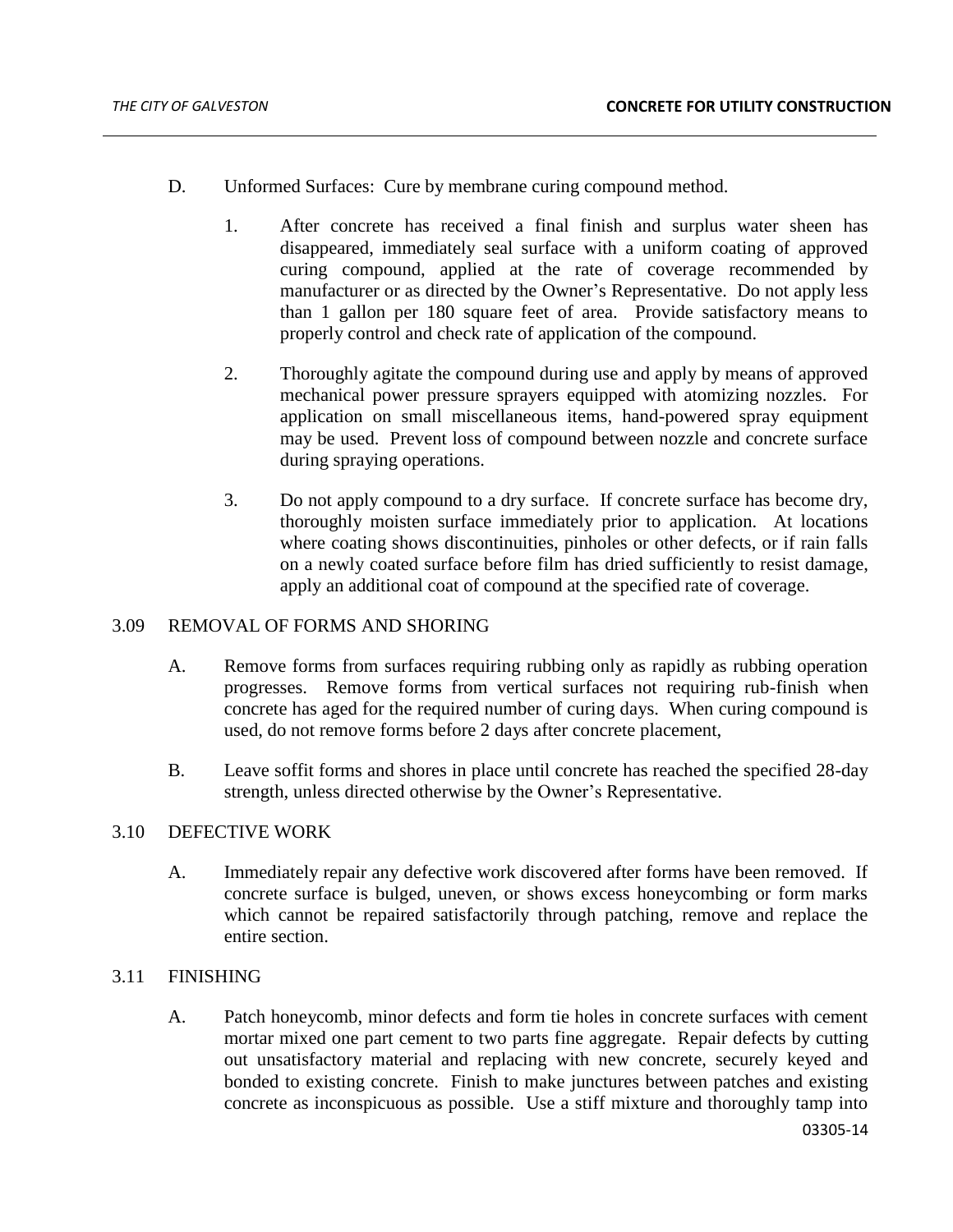place. After each patch has stiffened sufficiently to allow for greatest portion of shrinkage, strike off mortar flush with the surface.

- B. Apply a rubbed finish to exposed surfaces of formed concrete structures as noted on Drawings. After pointing has set sufficiently, wet the surface with a brush and perform first surface rubbing with No. 16 carborundum stone or equal. Rub sufficiently to bring surface to paste, to remove form marks and projections, and to produce a smooth, dense surface. Add cement to form surface paste as necessary. Spread or brush material, which has been ground to paste, uniformly over surface and allow to reset. In preparation for final acceptance, clean surfaces and perform final finish rubbing with No. 30 carborundum stone or equal. After rubbing, allow paste on the surface to reset; then wash surface with clean water. Leave structure with a clean, neat and uniform-appearing finish.
- C. Apply a wood float finish to concrete slabs.

# 3.12 FIELD QUALITY CONTROL

- A. Testing shall be performed under provisions of Section 01410 Testing Laboratory Services.
- B. Unless otherwise directed by the Owner's Representative, the following minimum testing of concrete is required. Testing shall be performed by qualified individuals employed by an approved independent testing agency, and conform to the requirements of ASTM C1077.
	- 1. Take concrete samples in accordance with ASTM C172.
	- 2. Make one set of four compression test specimens for each mix design at least once per day and for each 150 cubic yards or fraction thereof. Make, cure and test the specimens in accordance with ASTM C31 and ASTM C39.
	- 3. When taking compression test specimens, test each sample for slump according to ASTM C143, for temperature according to ASTM C1064, for air content according to ASTM C231, and for unit weight according to ASTM C138.
	- 4. Inspect, sample and test concrete in accordance with ASTM C94, Section 13, 14 and 15, and ACI 311-5R.
- C. Test Cores: Conform to ASTM C42.
- D. Testing High Early Strength Concrete: When Type III cement is used in concrete, the specified 7-day and 28-day compressive strengths shall be applicable at 3 and 7 days, respectively.